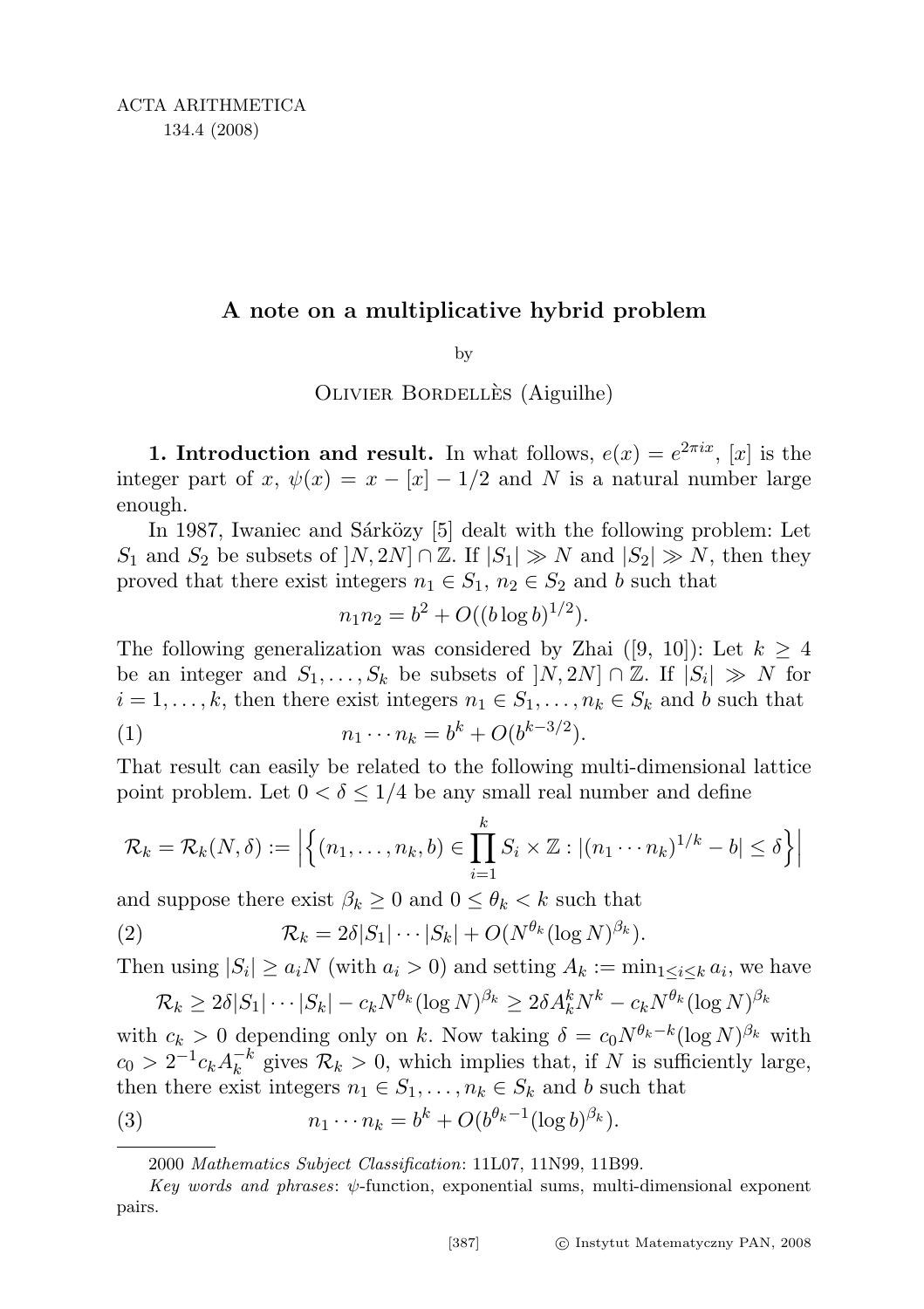If  $\delta$  is sufficiently small, it is easy to see that  $\mathcal{R}_k$  counts the number of integer points close to the hypersurface  $x_{k+1} = (x_1 \cdots x_k)^{1/k}$  with  $x_i \in S_i$  $(i = 1, \ldots, k)$ . In the one-dimensional case, upper bounds of such numbers can be obtained by using results dealing with divided differences (see [2, 4]). In the general case, estimate (2) can be attained by using exponential sums methods. In his work [9, 10], Zhai used a double large sieve inequality for bilinear forms first established by Bombieri and Iwaniec (see [1, 3, 7]). In this paper, we treat the resulting sums coming from the error term of (2) by making use of multi-dimensional exponent pairs introduced by Srinivasan (see  $[8, 6]$ ). This leads to the following improvement of  $(1)$ :

THEOREM 1.1. Let  $k \geq 2$  be an integer, N be a large natural number, and  $S_1, \ldots, S_k$  be subsets of  $[N, 2N] \cap \mathbb{Z}$ . If  $|S_1| \gg N, \ldots, |S_k| \gg N$ , then there exist integers  $n_1 \in S_1, \ldots, n_k \in S_k$  and b such that

$$
n_1 \cdots n_k = b^k + O(b^{k-5/3 + r(k)})
$$

where  $r(k) = 2(9k + 7)/(3(9k^2 - 3k + 10)).$ 

Although this result is valid for  $k \geq 2$ , it only improves on (1) as soon as  $k \geq 5$ .

## 2. Proof of Theorem 1.1. Clearly we have

$$
\mathcal{R}_k = 2\delta|S_1|\cdots|S_k| + \sum_{(n_1,\ldots,n_k)\in S_1\times\cdots\times S_k} \{\psi((n_1\cdots n_k)^{1/k} - \delta) - \psi((n_1\cdots n_k)^{1/k} + \delta)\}.
$$

The following result will be useful:

LEMMA 2.1. Let  $d, N \geq 1$  be integers,  $\mathcal{D}_d \subset (]N, 2N] \cap \mathbb{Z})^d$ ,  $X \geq 1$ , and let  $\alpha_1, \ldots, \alpha_d$  be nonzero real numbers satisfying

$$
u\sum_{i=1}^{d} \alpha_i + \sum_{i=1}^{d} \alpha_i \varepsilon_i \neq 1 + u + v
$$

for any pair  $(u, v)$  of nonnegative integers and any  $(\varepsilon_1, \ldots, \varepsilon_d) \in \{0, 1\}^d$ . Let  $\Delta \in \mathbb{R}$ ,  $s_d = \alpha_1 + \cdots + \alpha_d$  and  $(l_0, l_1)$  be an exponent pair of dimension d. Suppose that

(4) 
$$
N^{l_1-l_0(s_d-1)} \geq X^{l_0}.
$$

Then

$$
\sum_{(n_1,\ldots,n_d)\in\mathcal{D}_d} \psi(Xn_1^{\alpha_1}\cdots n_d^{\alpha_d} \pm \Delta) \ll (X^{l_0}N^{l_0(s_d+d-1)+1-l_1})^{d/(1+dl_0)}.
$$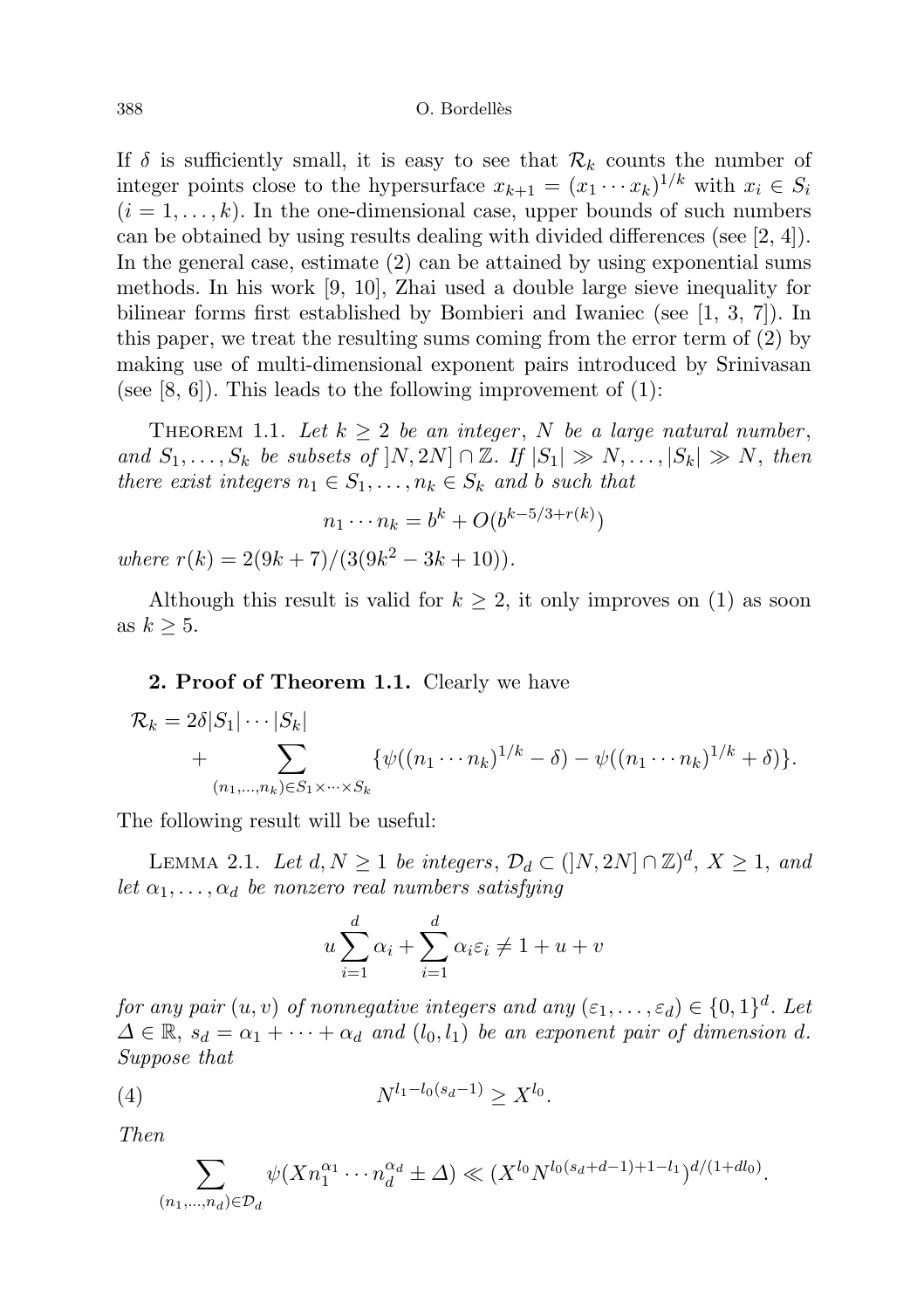Proof. The starting point is the well-known inequality

$$
-\frac{1}{2H} + \sum_{h \in \mathbb{Z}^*} c_h e(-hx) \le \psi(x) \le \frac{1}{2H} - \sum_{h \in \mathbb{Z}^*} c_h e(hx)
$$

where  $x \in \mathbb{R}$ , H is any positive integer at our disposal and

$$
c_h := \frac{H}{2\pi i h} \int\limits_0^{1/H} e(-ht) dt
$$

so that

$$
|c_h| \le \frac{1}{2\pi} \min\bigg(\frac{1}{|h|}, \frac{H}{h^2}\bigg).
$$

Now summing on  $\mathcal{D}_d$  gives

$$
\sum_{(n_1,\ldots,n_d)\in\mathcal{D}_d} \psi(Xn_1^{\alpha_1}\cdots n_d^{\alpha_d} \pm \Delta)
$$
\n
$$
\ll \frac{N^d}{H} + \sum_{h=1}^{\infty} \min\left(\frac{1}{h}, \frac{H}{h^2}\right) \Big| \sum_{(n_1,\ldots,n_d)\in\mathcal{D}_d} e(hXn_1^{\alpha_1}\cdots n_d^{\alpha_d}) \Big|
$$

and using the exponent pair  $(l_0, l_1)$  gives

$$
\left| \sum_{(n_1,\dots,n_d)\in \mathcal{D}_d} e(hXn_1^{\alpha_1}\cdots n_d^{\alpha_d}) \right| \ll \prod_{j=1}^d (XhN^{s_d-1})^{l_0} N^{1-l_1}
$$
  

$$
\ll (Xh)^{dl_0} N^{d\{l_0(s_d-1)+1-l_1\}}
$$

so that

$$
\sum_{(n_1,\dots,n_d)\in\mathcal{D}_d} \psi(Xn_1^{\alpha_1}\cdots n_d^{\alpha_d} \pm \Delta) \ll \frac{N^d}{H} + \sum_{h\leq H} h^{-1}(Xh)^{dl_0} N^{d\{l_0(s_d-1)+1-l_1\}} + H \sum_{h>H} h^{-2}(Xh)^{dl_0} N^{d\{l_0(s_d-1)+1-l_1\}}
$$

and since  $l_0 \leq (2d+2)^{-1}$  (see [8, Definition 2]) we have  $-2 + dl_0 \leq -3/2$ and hence

$$
\sum_{(n_1,\dots,n_d)\in\mathcal{D}_d} \psi(Xn_1^{\alpha_1}\cdots n_d^{\alpha_d} \pm \Delta) \ll \frac{N^d}{H} + (XH)^{dl_0} N^{d\{l_0(s_d-1)+1-l_1\}}.
$$

Taking  $H = \left[\left(X^{-l_0} N^{l_1 - l_0(s_d - 1)}\right)^{d/(1 + dl_0)}\right]$  gives the desired result.

To produce exponent pairs, one often uses A-B processes as described in [8] to transform a given exponent pair into a new one. For example, Theorem 4 of [8] (see also Theorem 1 of [6]) states that, if  $(\lambda_0, \lambda_1)$  is an exponent pair of dimension  $d$ , then so is

(5) 
$$
(l_0, l_1) = \left(\frac{\lambda_0}{2(1+d\lambda_0)}, \frac{\lambda_0 + \lambda_1}{2(1+d\lambda_0)}\right).
$$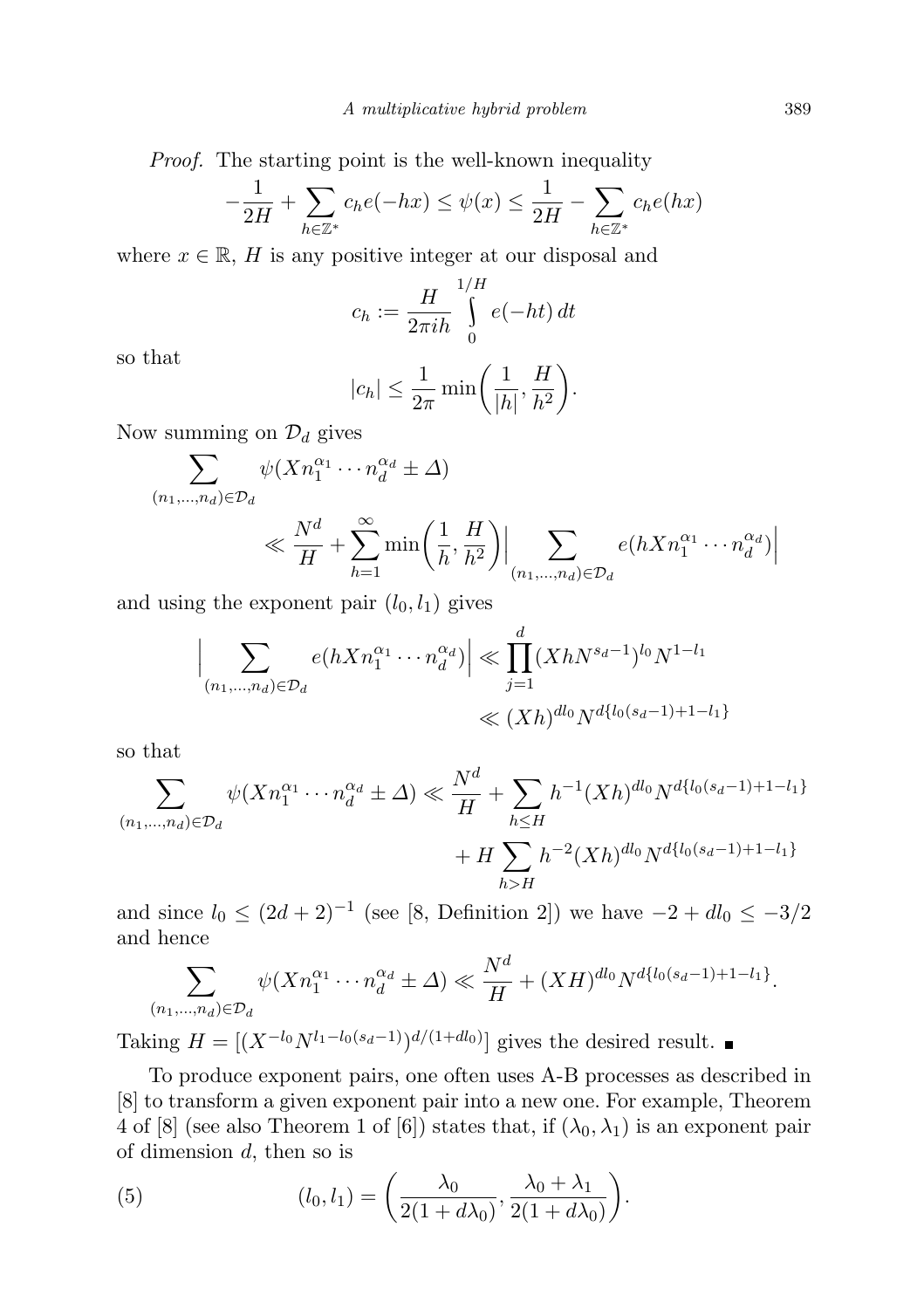For our purpose, it will be convenient to regard these processes as linear transformations on projective space. To this end, set

$$
A = \begin{pmatrix} 1 & 0 & 0 \\ 1 & 1 & 0 \\ 2d & 0 & 2 \end{pmatrix}.
$$

Then

$$
A\begin{pmatrix} \lambda_0 \\ \lambda_1 \\ 1 \end{pmatrix} = \begin{pmatrix} \lambda_0 \\ \lambda_0 + \lambda_1 \\ 2(1 + d\lambda_0) \end{pmatrix}
$$

from which we easily derive (5). In a similar way, if we set

$$
B = \begin{pmatrix} 0 & -1 & \frac{1}{2} \\ -1 & -1 & 1 \\ 0 & -2d & d+2 \end{pmatrix}
$$

then Theorem 6 of  $[8]$  (or Theorem 2 of  $[6]$ ) implies that the pair  $(l_0, l_1)$ derived from the transformation

$$
B\begin{pmatrix} \lambda_0 \\ \lambda_1 \\ 1 \end{pmatrix}
$$

is an exponent pair of dimension d provided  $\lambda_1 - \lambda_0 \leq 1/(3d)$ . Now define

$$
\Gamma = BA = \begin{pmatrix} d-1 & -1 & 1 \\ 2(d-1) & -1 & 2 \\ 2d(d+1) & -2d & 2(d+2) \end{pmatrix}.
$$

We have the following result:

LEMMA 2.2. Let  $(\lambda_0, \lambda_1)$  be an exponent pair of dimension d such that (6)  $d(3\lambda_1 - 2\lambda_0) \leq 2$ .

Then the pair  $(l_0, l_1)$  derived from the transformation

$$
\Gamma\begin{pmatrix} \lambda_0 \\ \lambda_1 \\ 1 \end{pmatrix}
$$

is an exponent pair of dimension d satisfying (6) with  $(\lambda_0, \lambda_1)$  replaced by  $(l_0, l_1).$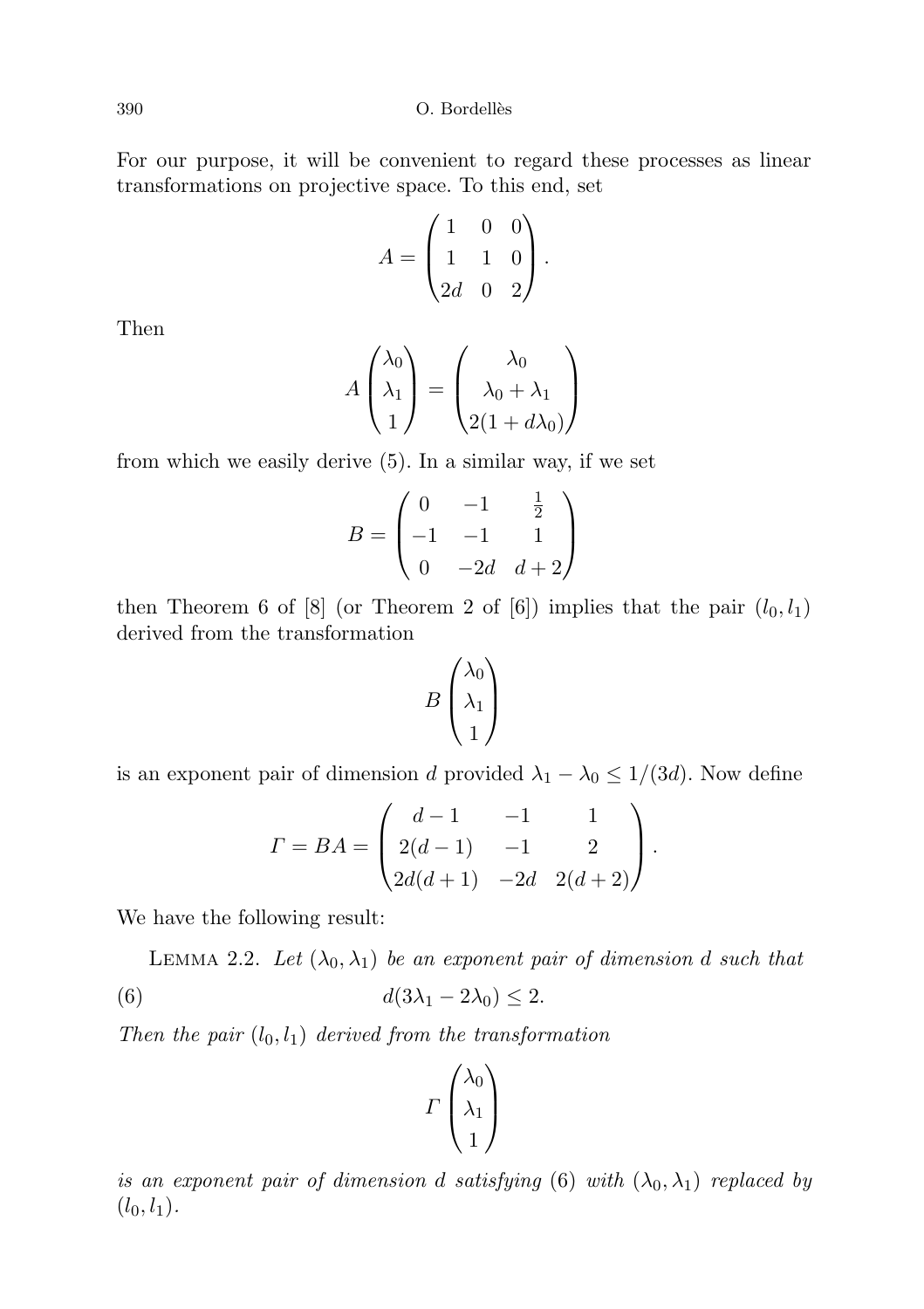Proof. By (5) the pair

$$
(\mu_0, \mu_1) = \left(\frac{\lambda_0}{2(1+d\lambda_0)}, \frac{\lambda_0 + \lambda_1}{2(1+d\lambda_0)}\right)
$$

is an exponent pair of dimension d and condition (6) ensures that  $\mu_1 - \mu_0$  $\leq 1/(3d)$ , which proves the first part of the lemma by using

$$
B\begin{pmatrix} \mu_0 \\ \mu_1 \\ 1 \end{pmatrix} = \Gamma \begin{pmatrix} \lambda_0 \\ \lambda_1 \\ 1 \end{pmatrix}.
$$

Furthermore,

$$
d(3l_1 - 2l_0) = 2 - \frac{d(8\lambda_0 - 3\lambda_1) + 8}{2\{\lambda_0 d(d+1) - \lambda_1 d + d + 2\}}
$$

and using (6) we have

$$
d(8\lambda_0 - 3\lambda_1) + 8 \ge -2 + 8 = 6,
$$
  
\n
$$
\lambda_0 d(d+1) - \lambda_1 d + d + 2 \ge (d+1)(-1 + 3d\lambda_1/2) - \lambda_1 d + d + 2
$$
  
\n
$$
= \frac{1}{2}(3\lambda_1 d^2 + \lambda_1 d + 2) > 0
$$

so that  $d(3l_1 - 2l_0) \leq 2$  as asserted.  $\blacksquare$ 

An easy induction gives the following corollary:

COROLLARY 2.3. For every positive integer h, the pair  $(l_0, l_1)$  derived from the transformation

$$
\varGamma^h \begin{pmatrix} 0 \\ 0 \\ 1 \end{pmatrix}
$$

is an exponent pair of dimension  $d$ . In particular, for the first values of  $h$ , the following pairs are exponent pairs of dimension d:

$$
\begin{array}{c|c}\nh & (l_0, l_1) \\
\hline\n1 & \left(\frac{1}{2d+4}, \frac{1}{d+2}\right) \\
2 & \left(\frac{3d+1}{2(3d^2+7d+8)}, \frac{3d+2}{3d^2+7d+8}\right)\n\end{array}
$$

REMARK. The first exponent pair above has already been given by Srinivasan (see [8, Theorem 9]).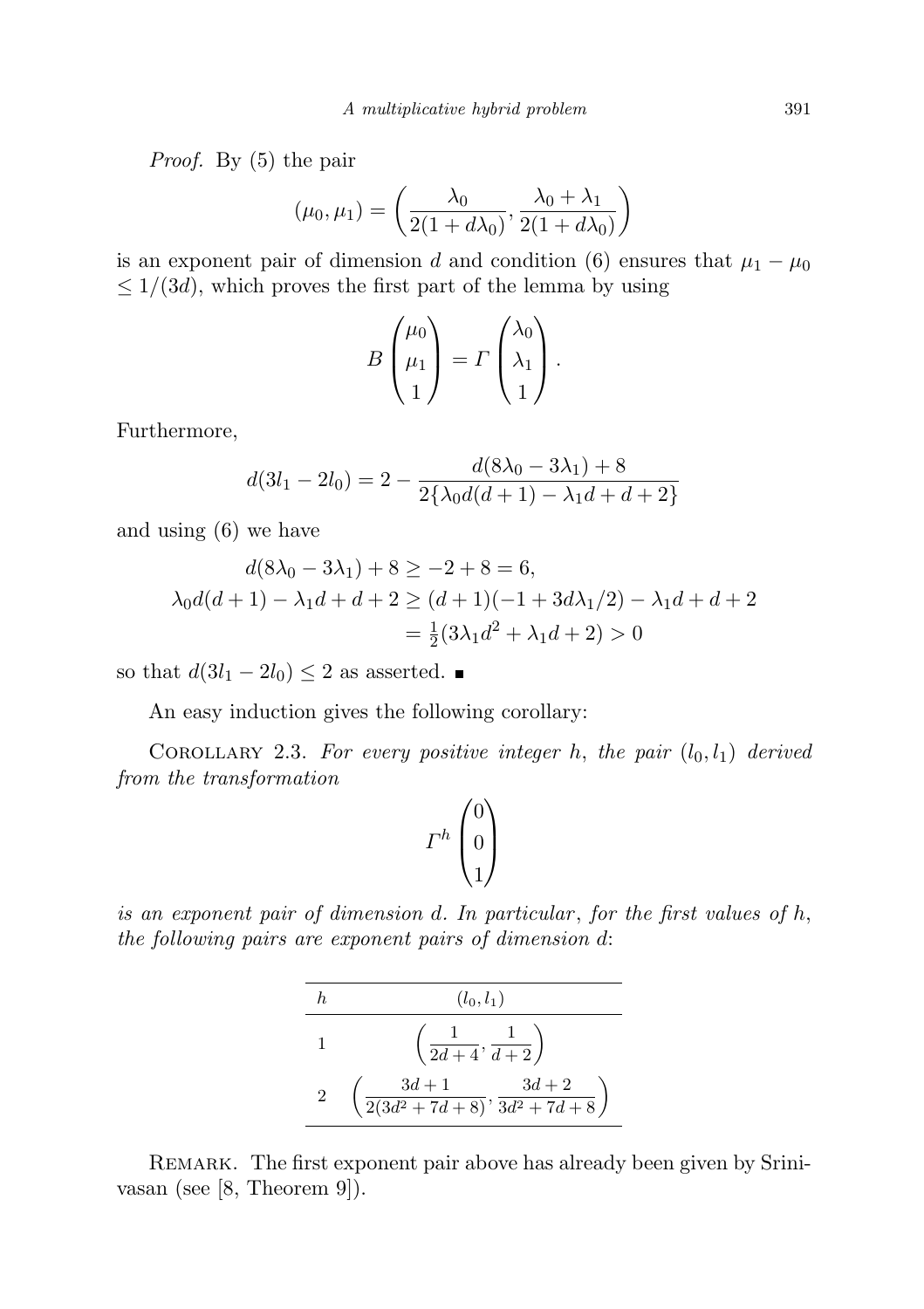COROLLARY 2.4. Let  $k \geq 2$  be an integer and  $\Delta \in \mathbb{R}$ . If  $N \geq 2^{1/k+3/(3k-2)}$ and  $|S_i| \gg N$  for  $i = 1, ..., k$  then

$$
\sum_{(n_1,\ldots,n_k)\in S_1\times\cdots\times S_k} \psi((n_1\cdots n_k)^{1/k} \pm \Delta) \ll N^{k-2/3+r(k)}
$$

where  $r(k)$  is defined in Theorem 1.1.

Proof. Write the sum on the left-hand side as

$$
\sum_{n_k \in S_k} \sum_{(n_1, ..., n_{k-1}) \in S_1 \times \dots \times S_{k-1}} \psi(X(n_1 \cdots n_{k-1})^{1/k} \pm \Delta)
$$

where  $X = n_k^{1/k}$  $k_k^{1/k}$  and apply Lemma 2.1 with  $d = k-1$ ,  $\mathcal{D}_{k-1} = S_1 \times \cdots \times S_{k-1}$ and  $\alpha_i = 1/k$   $(i = 1, ..., k - 1)$  so that  $s_{k-1} = 1 - 1/k$ . The number

$$
u\sum_{i=1}^{k-1} \alpha_i + \sum_{i=1}^{k-1} \alpha_i \varepsilon_i - (1 + u + v)
$$

is equal to

$$
\frac{1}{k} \left( \sum_{i=1}^{k-1} \varepsilon_i - u \right) - 1 - v
$$

and is clearly nonzero for every pair  $(u, v)$  of nonnegative integers and every  $\varepsilon_i \in \{0,1\}$ . Furthermore, since  $n_k \leq 2N$ , we see that hypothesis (4) is satisfied as soon as  $N^{l_1} \geq 2^{l_0/k}$ , so that Lemma 2.1 implies that

$$
\sum_{(n_1,\ldots,n_k)\in S_1\times\cdots\times S_k} \psi((n_1\cdots n_k)^{1/k} \pm \Delta)
$$
\n
$$
\ll \sum_{n_k\in S_k} n_k^{\frac{(k-1)l_0}{k\{1+(k-1)l_0\}}} N^{\frac{(k-1)l_0(k-1-1/k)+1-l_1\}}{1+(k-1)l_0}} \ll N^{1+\frac{(k-1)\{(k-1)l_0+1-l_1\}}{1+(k-1)l_0}}
$$

and the desired result follows by using the  $(k-1)$ -dimensional exponent pair

$$
(l_0, l_1) = \left(\frac{3k-2}{2(3k^2+k+4)}, \frac{3k-1}{3k^2+k+4}\right)
$$

of Corollary 2.3.  $\blacksquare$ 

Now Theorem 1.1 follows at once from Corollary 2.4 and (3).

Acknowledgments. I am indebted to Dr. Wenguang Zhai for translating his paper [10] into English for me. I also express my gratitude to the referee for his careful reading of the manuscript.

## References

[1] E. Bombieri and H. Iwaniec, On the order of  $\zeta(\frac{1}{2} + it)$ , Ann. Scuola Norm. Sup. Pisa 13 (1986), 449–472.